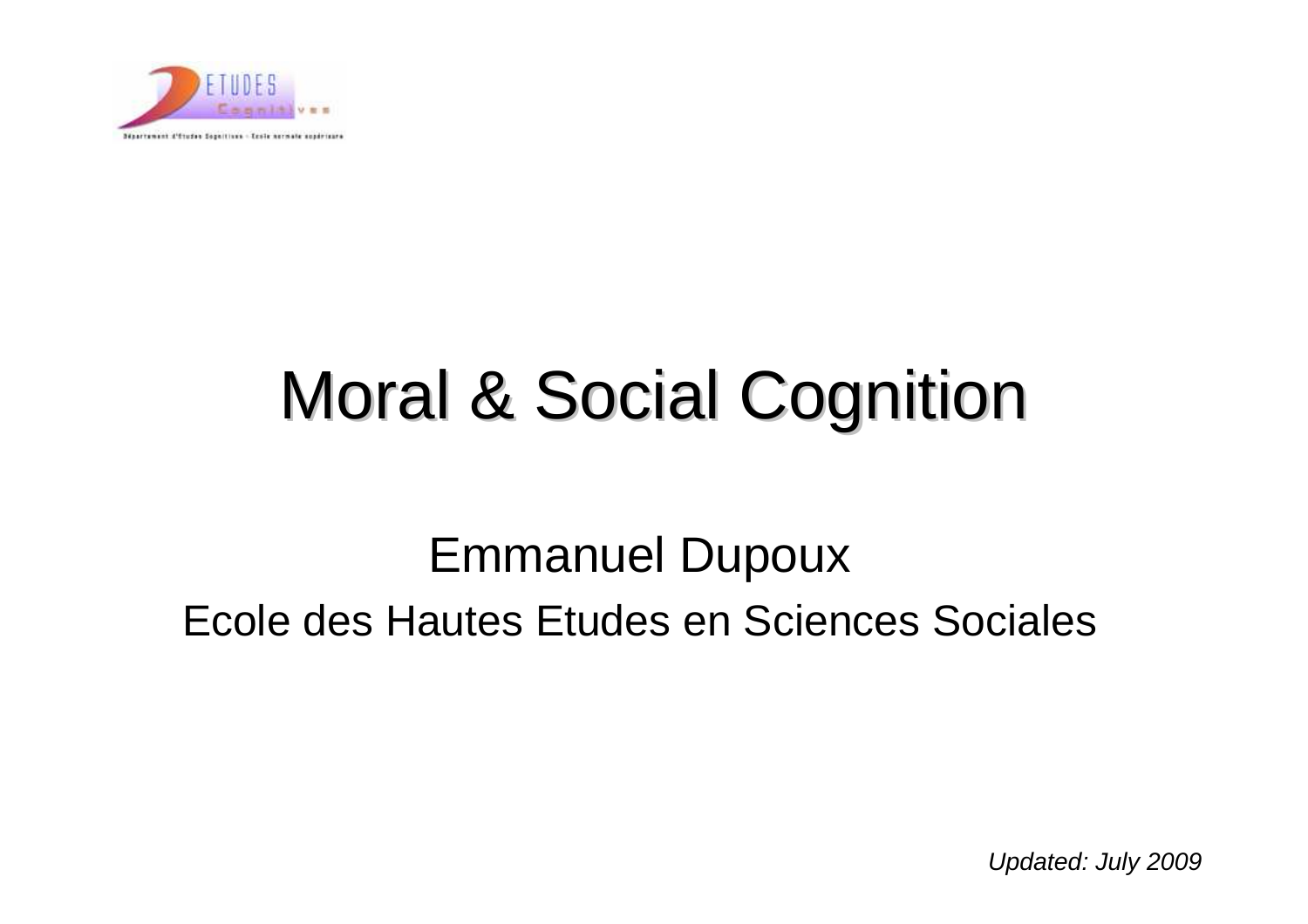## <u>A 'group' core system?</u>



Familiarization

d: Native vs. c: Native vs. Accent Foreign



Kinzler, K., Dupoux, E., & Spelke, E. (2007). The native language of social cognition. Proceedings of the National Academy of Science, **104** (30), 12577-12580.

American Children